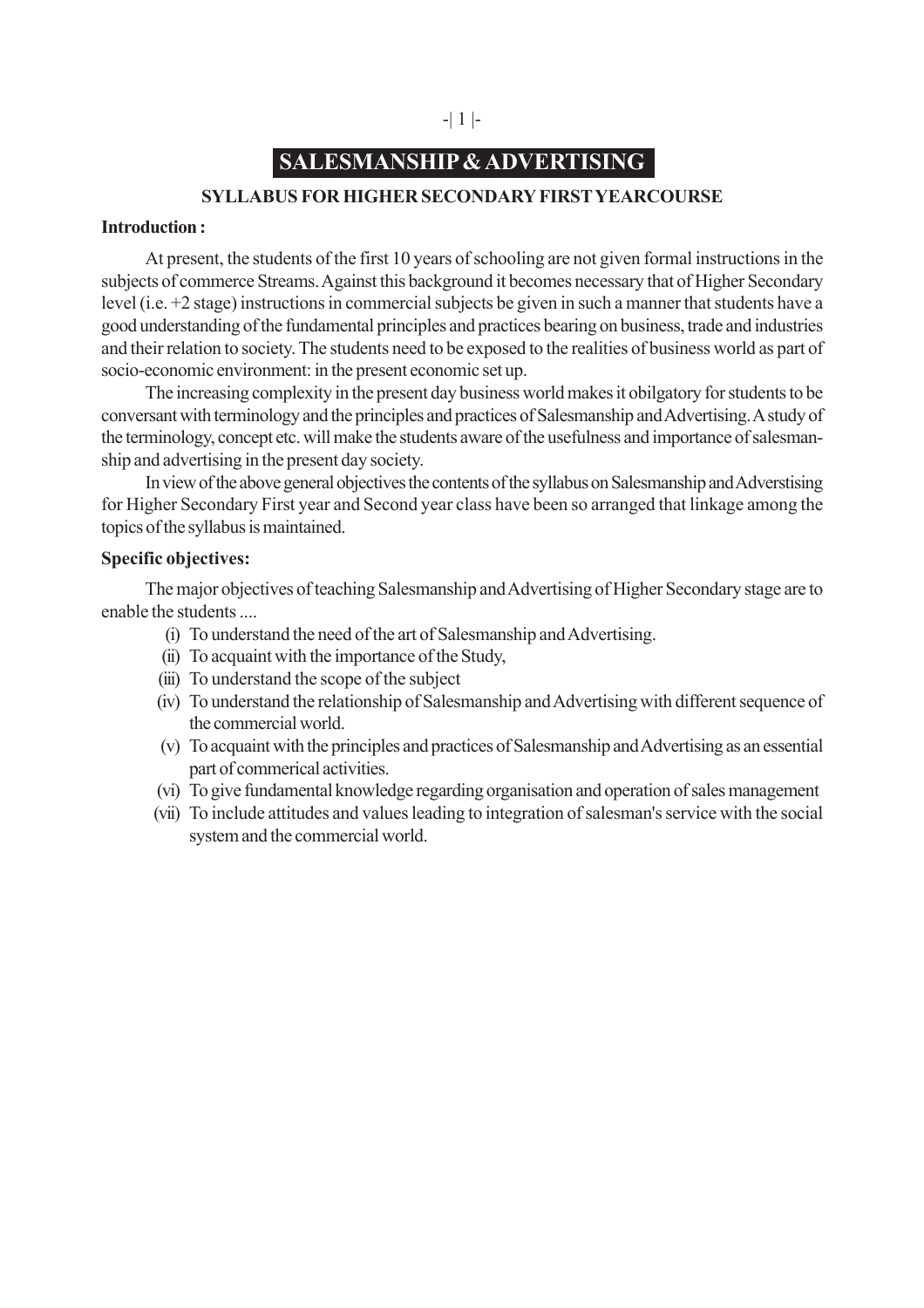# **SALESMANSHIP & ADVERTISING**

# **SYLLABUS FOR HIGHER SECONDARY FIRST YEAR COURSE**

## **One Paper Time : Three hours Marks : 100**

**Unitwise Distribution of Marks & Periods :**

| Unit       | <b>Topics</b>                                          | <b>Marks</b> | <b>Periods</b> |
|------------|--------------------------------------------------------|--------------|----------------|
|            | <b>GROUP-A: FUNDAMENTALS OF SALESMANSHIP: 50 Marks</b> |              |                |
| Unit-1     | Definition, origin and Development                     |              |                |
| Unit-2     | The art of Salesmanship                                | 15           | 30             |
| Unit-3     | Knowledge of Goods, Customer's psychology              | 10           | 17             |
| Unit-4     | Types of Salesman                                      | 10           | 17             |
| Unit-5     | Retail selling and Salesman                            |              |                |
| Unit-6     | Methods of Distribution                                | 15           | 30             |
|            | <b>GROUP-B: PUBLICITY AND ADVERTISING: 50 Marks</b>    |              |                |
| Unit-7     | Publicity and Advertising                              |              |                |
| Unit-8     | Forms of Advertising                                   | 15           | 30             |
| Unit-9     | <b>Window Dressing</b>                                 |              |                |
| Unit- $10$ | Mural Advertising                                      | 10           | 14             |
| Unit-11    | Press Publicity                                        |              |                |
| Unit- $12$ | Film Medium Publicity                                  | 15           | 30             |
| Unit-13    | Direct Mail Advertising                                | 10           | 12             |
|            | Total:                                                 | 100          | 180            |

# **Unitwise Distribution of Course contents:**

## **GROUP-A : FUNDAMENTALS OF SALESMANSHIP**

# Unit-1 : Definition origin and Development : Marks : 15

Definition of Salesmanship. origin and development, role and nature of salesmanship. Science, Arts, Psychology in selling, creative salesmanship, value of its study-relation to other department of Commerce.

## **Unit-2 : The Art of Salesmanship :**

Fundamentals of Successful selling, basis of selling, analysis of selling, points, techniques of selling, articles sold and users, customers and salesman,

# Unit-3 : Knowledge of Goods : **Marks : 10**

Customers psychology, study of buying motives– appeal to buying motives-different types of customers, qualities of a good salesman, window dressing.